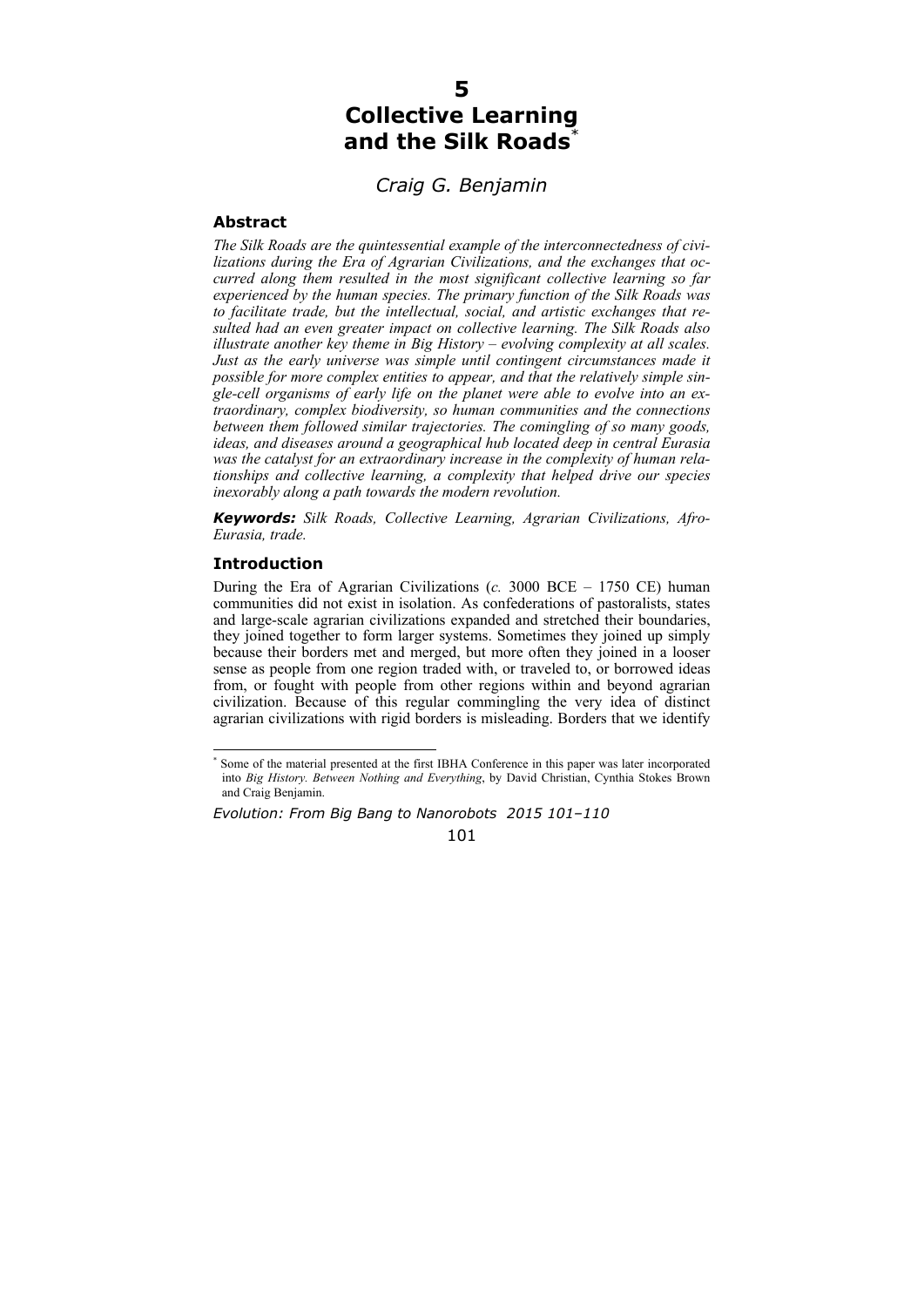on maps are, for the most part, modern inventions. The borders of agrarian civilizations were more often vague regions within which the control of rulers fluctuated or was contested by the claims of neighbors or local rulers.

Despite the complexity and fluidity of these processes, the slow linking up of different agrarian civilizations was immensely important because it facilitated a dramatic expansion in the size and diversity of collective learning, which can be described as the human capacity to share ideas so efficiently that they accumulate in the collective human memory from generation to generation. From the very beginning of human history the exchange of information and ideas between diverse peoples and cultures has been a prime mover in promoting change through this process of collective learning. As the smaller exchanges of the Early Agrarian Era began to expand, the enhanced collective learning that followed led to more and more significant changes in the material, artistic, social, and spiritual domains of human history. Eventually within the Afro-Eurasian world zone in particular, every human community was connected together within a vibrant web. This was true within each of the individual world zones, although not between them. Significant linkages developed during the era in the Americas, Australasia, and the Pacific, but the four zones were so isolated from each other that human populations in each remained utterly ignorant of events in the others.

The most influential of the intensified Afro-Eurasian exchange networks emerged around a trading hub located deep in Central Asia, along the Silk Roads. The trans-civilizational contacts that occurred through this exchange resulted in the most significant collective learning so far experienced by the human species. The first important period of the Silk Roads was between roughly 50 BCE and 250 CE, when material and intellectual exchange took place between the Chinese, Indian, Kushan, Iranian, steppe-nomadic and Mediterranean worlds. The demise of the Western Roman, Parthian, Kushan and Han Chinese empires resulted in several centuries of less regular contact, but the second 'Silk Roads Era' subsequently operated for several centuries between *c*. 600 and 1000 CE, connecting China, India, Southeast Asia, the Dar al-Islam, and the Byzantines into another vast web based on overland and maritime trade. The primary function of the Silk Roads during both periods was to facilitate trade. Not only material goods were carried along the Silk Roads, however, but intellectual, social, and artistic ideas as well, which together had an even greater impact on collective learning (Christian *et al.* 2013: 174–175).

An early example of intellectual exchange, which took place before the Silk Roads had started to operate with real intensity, was the spread of Greek and Hellenistic culture from the Eastern Mediterranean to Central Asia and India. This happened because Greek merchants and colonists followed in the footsteps of Alexander and spread Greek language, art, religion, philosophy, and law throughout much of the region. Perhaps, the most important spiritual consequence of material exchange was the spread of religions across Afro-Eurasia, particularly Mahayana Buddhism, which moved from India through Central Asia to China and East Asia. An example of cultural exchange that led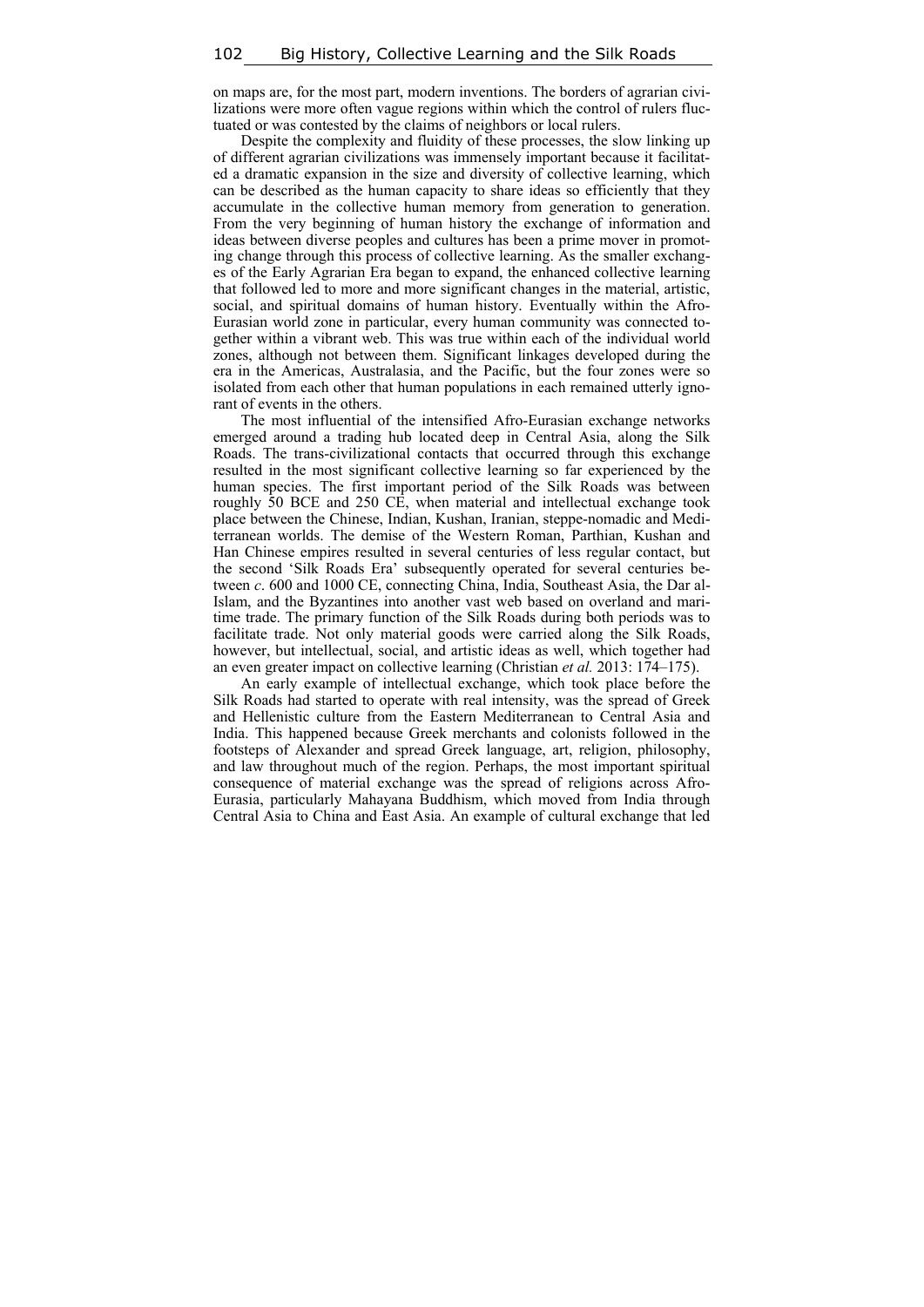to enhanced collective learning was the spread of artistic ideas and techniques, particularly the diffusion eastwards of syncretistic sculptural styles that developed in the second century CE in the workshops of Gandhara (in Pakistan) and Mathura (in India), where the first ever representation of the Buddha was conceived (*Ibid.*: 176).

The major biological consequence of Silk Roads trade was the spread of diseases and plague. Not only did the passing of disease bacteria along the Silk Roads by traders play a significant role in the depopulation and subsequent decline of both the Han and Roman Empires, but the exposure of millions of humans to these pathogens meant that antibodies spread extensively throughout the Afro-Eurasian world zone, and important immunities were built up within populations. These immunities proved of great significance in the pre-modern age, when Muslim, Chinese, and particularly European traders and explorers carried Afro-Eurasian diseases to the other world zones, with disastrous consequences for native populations (McNeil 1998). These four brief examples all support the claim that the Silk Roads profoundly affected the subsequent shape and direction of all human history.

Commercial and cultural exchange on this scale became possible only after the small river valley states of the early era had been consolidated into substantial agrarian civilizations, a process that was largely the result of warfare. Continuing expansion by the major civilizations meant that, by the first Silk Roads Era, just four imperial dynasties – those of the Roman, Parthian, Kushan, and Han Empires – controlled much of the Eurasian landmass, from the Pacific to the Atlantic. The consolidation of these states established order and stability over a vast and previously fragmented geopolitical environment. Extensive internal road networks were constructed, great advances were made in metallurgy and transport technology, agricultural production was intensified, and coinage appeared for the first time. By the middle of the last century BCE, conditions in Afro-Eurasia were ripe for levels of material and cultural exchange – and collective learning – hitherto unknown (Benjamin 2009: 30–32).

Also critical in facilitating these exchanges were the pastoral nomads, who formed communities that live primarily from the exploitation of domestic animals such as cattle, sheep, camels, or horses. The exact chronology of the origins and spread of pastoralism remains obscure, but certainly by the middle to late fourth millennium BCE the appearance of burial mounds across the steppes of Inner Asia indicates that some communities that were dependent upon herds or flocks of domestic animals had become semi-nomadic. There were varying degrees of nomadism, ranging from groups that had no permanent settlements at all to communities like the Andronovo that were largely sedentary and lived in permanent settlements. The highly mobile, militarized pastoralism of Inner Asia, associated with the riding of horses by the Saka/Scythians and other groups, probably did not emerge until early in the first millennium BCE (Christian *et al.* 2013: 177–178).

In Afro-Eurasia, by the time the first cities and states appeared, the technologies of the secondary products revolution had generated more productive ways of exploiting livestock, some of them so productive that they allowed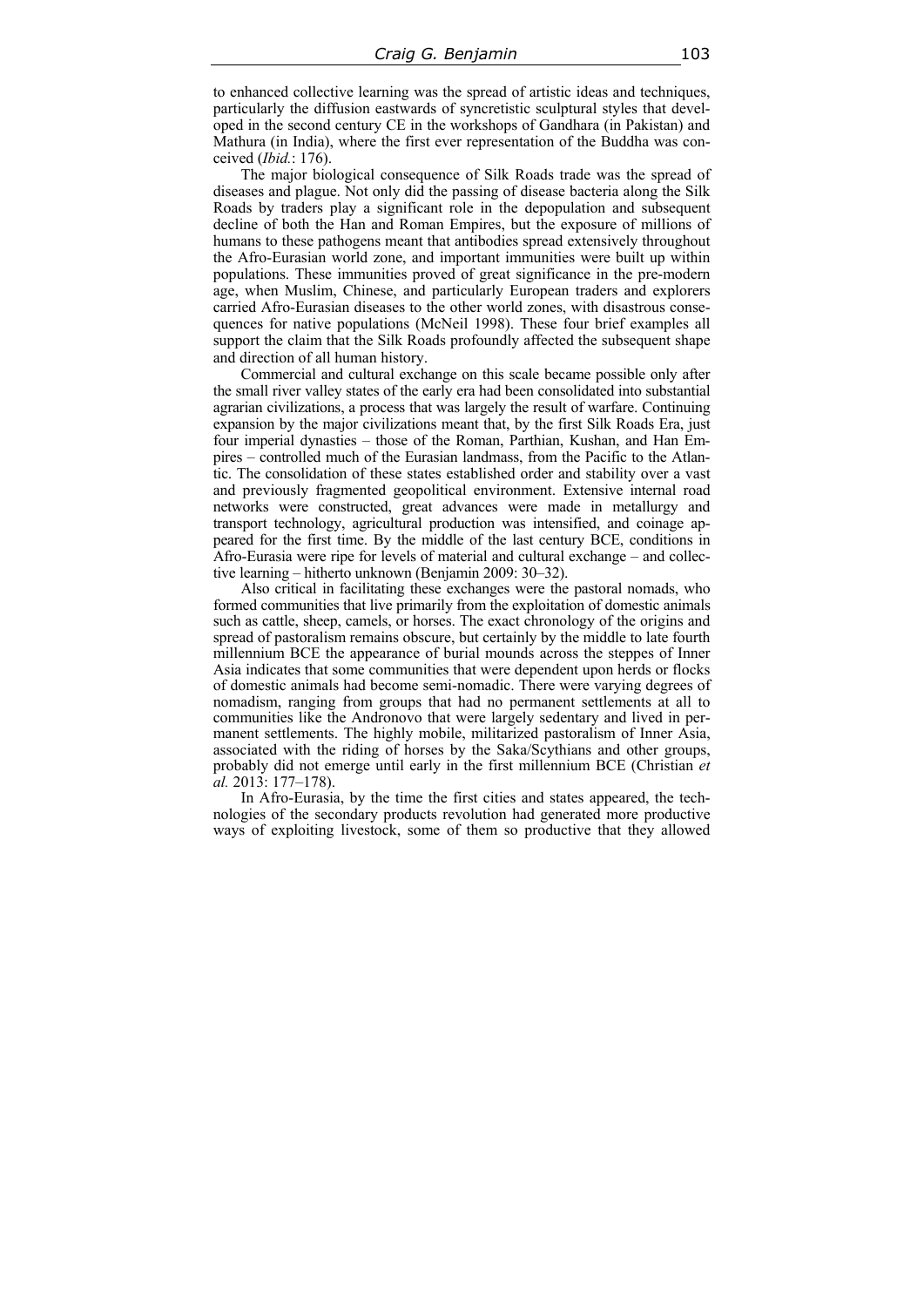entire communities to depend almost exclusively on their herds of animals (Sherratt 1981: 261–305). The more they did this, however, the more nomadic they had to be, so that they could graze their animals over large areas. The result was that there developed, over several millennia, entire lifeways based mainly on pastoralism, capable of exploiting the arid lands that ran in a long horizontal belt from northwest Africa through Southwest Asia and Central Asia to Mongolia.

By the middle of the  $1<sup>st</sup>$  millennium BCE, a number of large pastoral nomadic communities had emerged with the military skills and technologies, and the endurance and mobility, to dominate their sedentary agrarian neighbors. Some of them, including the Saka, Xiongnu, Yuezhi, and Wusun, established powerful state-like confederations that formed in the steppe lands between the agrarian civilizations. These confederations demonstrated the ability of pastoral nomads to prosper in the harsh interior of Afro-Eurasia. Once such communities emerged, they facilitated the linking up of all the different lifeways and communities. Prior to the success of pastoralists in these more marginal zones, agrarian civilizations were considerably more isolated from each other. Ultimately it was the role of pastoralists as facilitators and protectors of trade and exchange that allowed the Silk Roads and other networks to flourish (Christian *et al.* 2013: 177–178).

#### **First Silk Roads Era (***c***. 50 BCE –** *c***. 250 CE)**

With these preconditions in place, it was the decision by the Han Chinese to begin to interact with their western neighbors and engage in long-distance commerce that turned small-scale regional trading activity into a great trans-Afro-Eurasian commercial network. The Han became involved in the latesecond century BCE after Emperor Wudi dispatched envoy Zhang Qian on a diplomatic and exploratory mission into Central Asia. When Zhang Qian returned after an epic journey of twelve years, he convinced the emperor that friendly relations could be established with many of the states of the 'Western Regions' because they were 'hungry for Han goods' (Benjamin 2007b: 3–30). Those that were not eager to trade could be subdued by force and compelled to join the Han trade and tributary network. Within a decade the Han had established a tributary relationship with dozens of city-states of Central Asia, and mercantile traffic began to flow out of China along the ancient migration routes into Central Asia. Half a century after the Han began to engage with their western neighbors, Augustus came to power in Rome following a century of civil war. This restored peace and stability to much of Western Afro-Eurasia, leading to a sharp increase in the demand for luxury goods in Rome, particularly for spices and exotic textiles like silk (Benjamin 2009: 30–32).

The major Chinese export commodity in demand in Rome was silk, an elegant, translucent, sensual material that soon came to be regarded as the last word in fashion by wealthy patrician women. The Chinese, realizing the commercial value of their monopoly on silk, carefully guarded the secret of silk production, and border guards in Dunhuang searched merchants to make sure they were not carrying any actual silk worms out of the country. The Han iron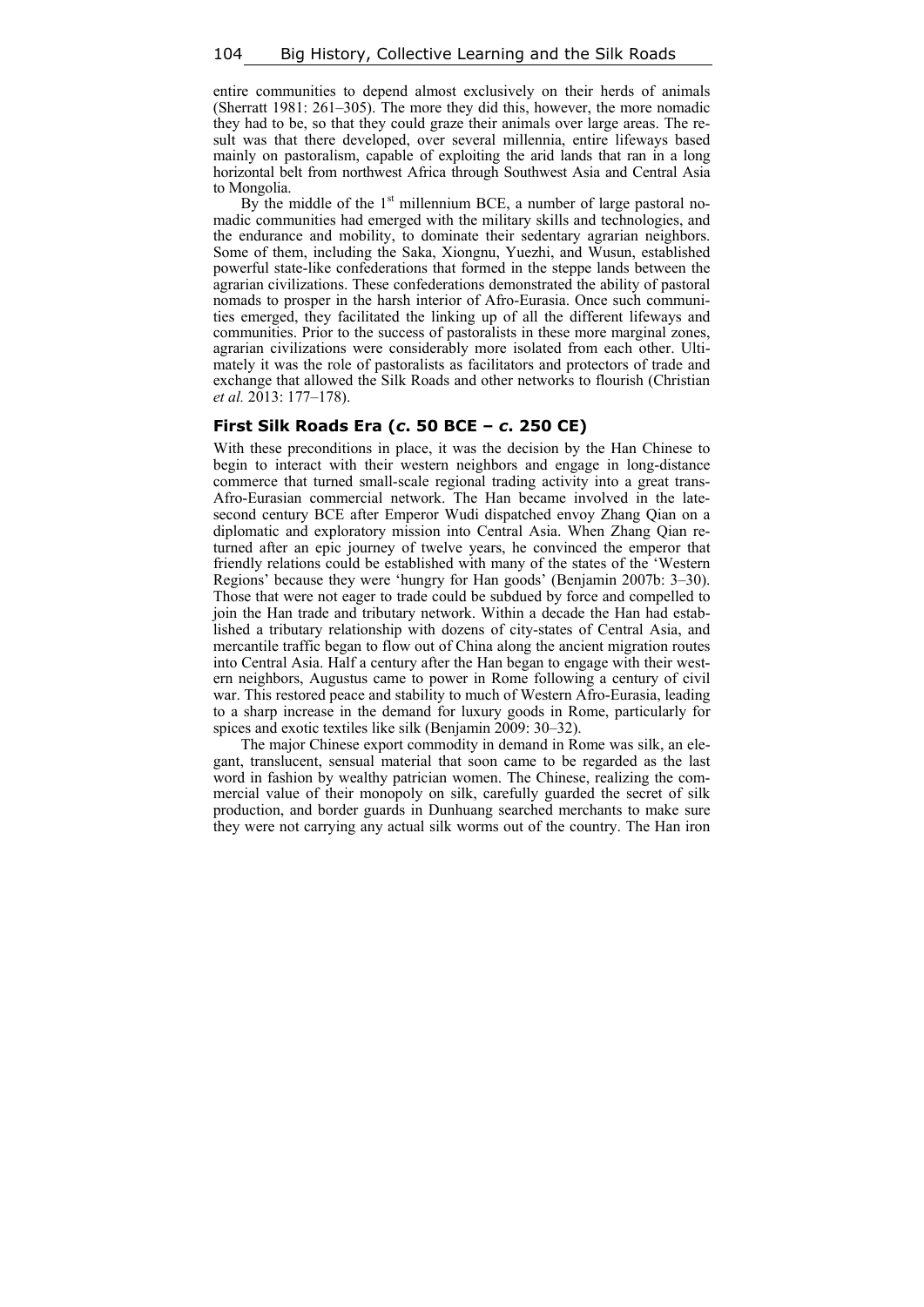was prized in Rome for its exceptional hardness. Fine spices were imported into the Roman Empire from Arabia and India, notably nutmeg, cloves, cardamom, and pepper, prized as condiments, but also as aphrodisiacs, anesthetics, and perfumes. Trade with China and Central Asia for such high-value goods cost the Romans a fortune. In 65 CE, Roman Senator Pliny the Elder wrote that trade with Asia was draining the treasury of some 100 million sestercii every year (*Ibid.*: 30–32). Even though Pliny's figure is undoubtedly exaggerated, it provides evidence of the incredible scale of Silk Roads commercial exchanges. In return for their high value-exports, the Chinese imported a range of agricultural products (including grapes), Roman glassware, art objects from India and Egypt, and horses from the steppes.

The major Silk Roads land routes stretched from the Han capital, Chang'an, deep into Central Asia by way of the Gansu Corridor and Tarim Basin. The animal that made Silk Roads trade possible in the eastern and central regions of Afro-Eurasia was the Bactrian camel. Native to the steppes of Central Asia, the two-humped Bactrian camel is a supreme example of superb evolutionary adaptation. To survive the harsh winters, the camel grows a long, shaggy coat, which it sheds extremely rapidly as the season warms up. The two humps on its back are composed of sustaining fat and its long eyelashes and sealable nostrils help to keep out dust in the frequent sandstorms. The two broad toes on each of its feet have undivided soles and are able to spread widely as an adaptation to walking on sand. The bulk of overland Silk Roads trade was literally carried on the backs of these extraordinary animals (Christian *et al.* 2013: 178).

In Western Eurasia, the major land route departed from the great trading cities of Roman Syria, crossed the Euphrates and Tigris Rivers, then climbed across the Iranian Plateau toward Afghanistan (then known as Bactria). Significant information on the geography of the western part of the Silk Roads has come to us from a document produced early in the first century CE – *Parthian Stations* – written by a Parthian Greek merchant Isodorus of Charax (Benjamin 2009: 30–32). Around the time *Parthian Stations* was being composed, the amount of trans-Afro-Eurasian trade taking place by sea was also increasing, particularly between Roman Egypt and the coast of India. The survival of the first century CE seaman's handbook, the *Periplus of the Erythrian Sea*, has provided historians with a detailed account of maritime commerce at that time (*Ibid.*: 30–32). The *Periplus* demonstrates that sailors had discovered the secrets of the monsoon 'trade' winds. The winds blow reliably from the southwest in summer, allowing heavily laden trade ships to sail across the Indian Ocean from the coast of Africa to India. In winter the winds reverse, and the same ships carrying new cargo would make the return journey to the Red Sea. Whether by land or by sea, however, no traders we are aware of ever made their way along the entire length of the Silk Roads during the first era of its operation. Instead, merchants from the major eastern and western civilizations took their goods so far, then passed them on to a series of middlemen, including traders who were operating deep within the Kushan Empire.

At the heart of the Silk Roads network, straddling and influencing both the land and maritime routes, was the Kushan Empire (*c.* 45–225 CE), one of the most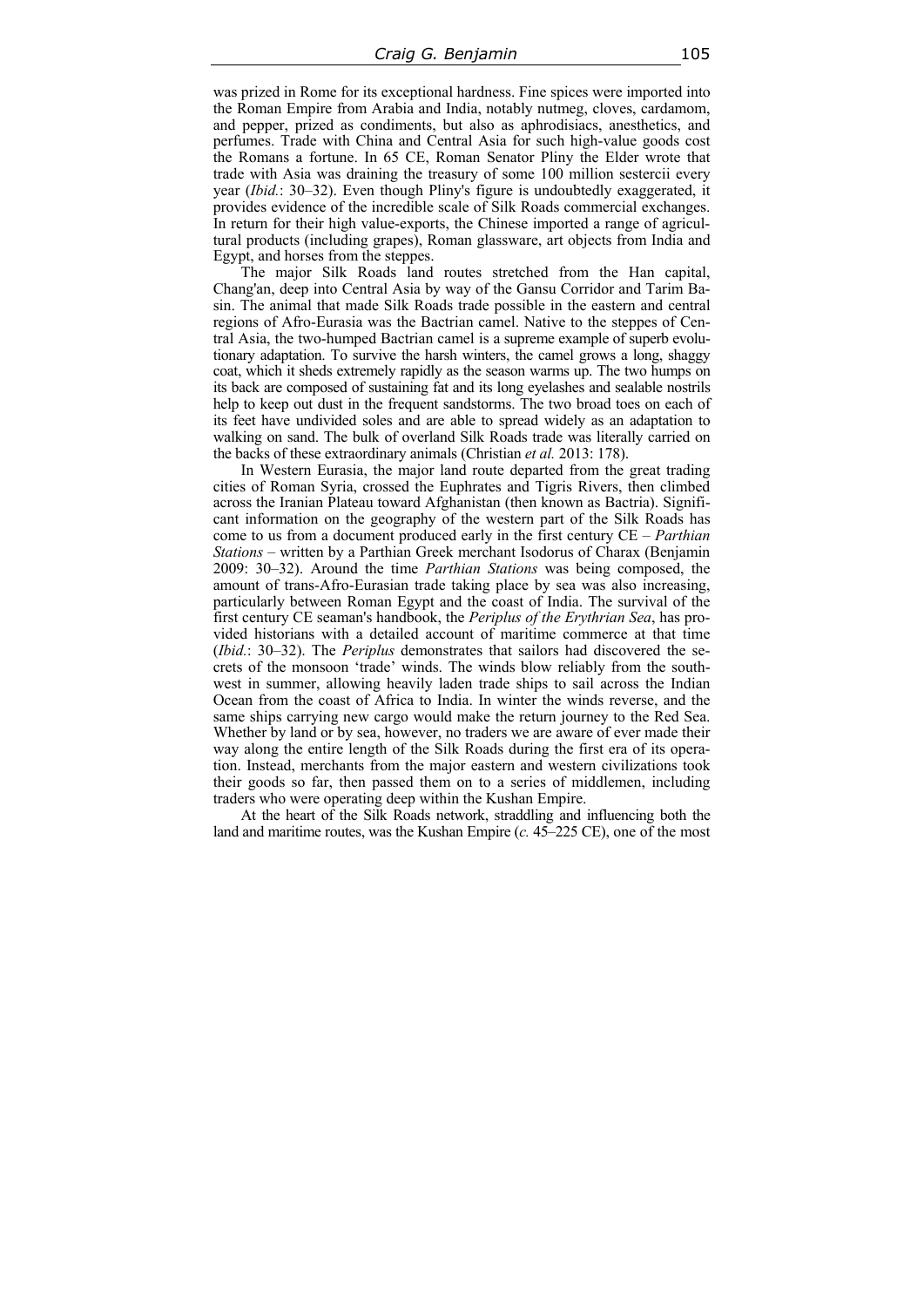important yet least known agrarian civilizations in world history (Benjamin 1998, 2009). By maintaining relatively cordial relations with Romans, Parthians, Chinese, Indians, and the steppe nomads, the Kushans were able to play a crucial role in facilitating the extraordinary levels of cross-cultural exchange that characterize this first Silk Roads Era. The Kushan monarchs were not only effective political and military rulers; they also demonstrated a remarkable appreciation of art and were patrons of innovative sculpture workshops within their empire. The output from these workshops reflects the sort of synthesis typical of the intensity of collective learning during the Era of Agrarian Civilizations.

The sculpture produced in the workshops of Gandhara and Mathura during the first two centuries of the Common Era was created by the combined talents of Central Asian, Indian, and probably Hellenistic Greek artists who placed themselves at the service of a resurgent Buddhist spirituality and created a whole new set of images for worship. Until this moment the Buddha had never been depicted in human form, but had instead been represented by symbols including an umbrella or footprints in the sand. The first ever representation of the Buddha, which appeared in Gandhara (in modern-day Pakistan), was influenced by depictions of Greco-Roman deities. This physical representation then spread along the Silk Roads, penetrating south to Sri Lanka and east to China, Japan, Korea, and Southeast Asia (Benjamin 1998, 2009).

An equally striking example of this cross-fertilization of ideas and traditions is the spread of Buddhist ideology along the great trade routes. Buddhism first emerged in northern India in the  $\vec{6}$ <sup>th</sup> century BCE. Eight hundred years later, according to ancient Chinese Buddhist documents, the Kushan king, Kanishka the Great (*c*. 129–152 CE?) convened an important meeting in Kashmir at which the decision was taken to rewrite the Buddhist scriptures in a more popular and accessible language. This helped facilitate the emergence and spread of Mahayana (or Great Vehicle) Buddhism, partly because the scriptures were now written in a language the common people could understand, and not one that could be read only by religious elites (Benjamin 2013).

The well-traveled trade routes from India through the Kushan realm and into China facilitated the spread of Buddhist ideas which, because they offered the hope of salvation to all regardless of caste or status, was already popular with India's merchants and businessmen. The Chinese merchants active in the silk trade became attracted to the faith, too, and returned home to spread the Buddhist message. Chinese edicts of 65–70 CE specifically mention the spread of Buddhism and opposition to it from imperial scholars devoted to Confucianism. By 166 CE, the Han emperor himself was sacrificing to the Buddha, and the Sutra on the 'Perfection of the Gnosis' was translated into Chinese by 179 CE. By the late fourth century, during a period of disunity in China, much of the population of northern China had adopted Buddhism, and by the sixth century much of southern China as well. The religion also later found ready acceptance in Korea, Japan, Tibet, Mongolia, and Southeast Asia (Benjamin 1998, 2009).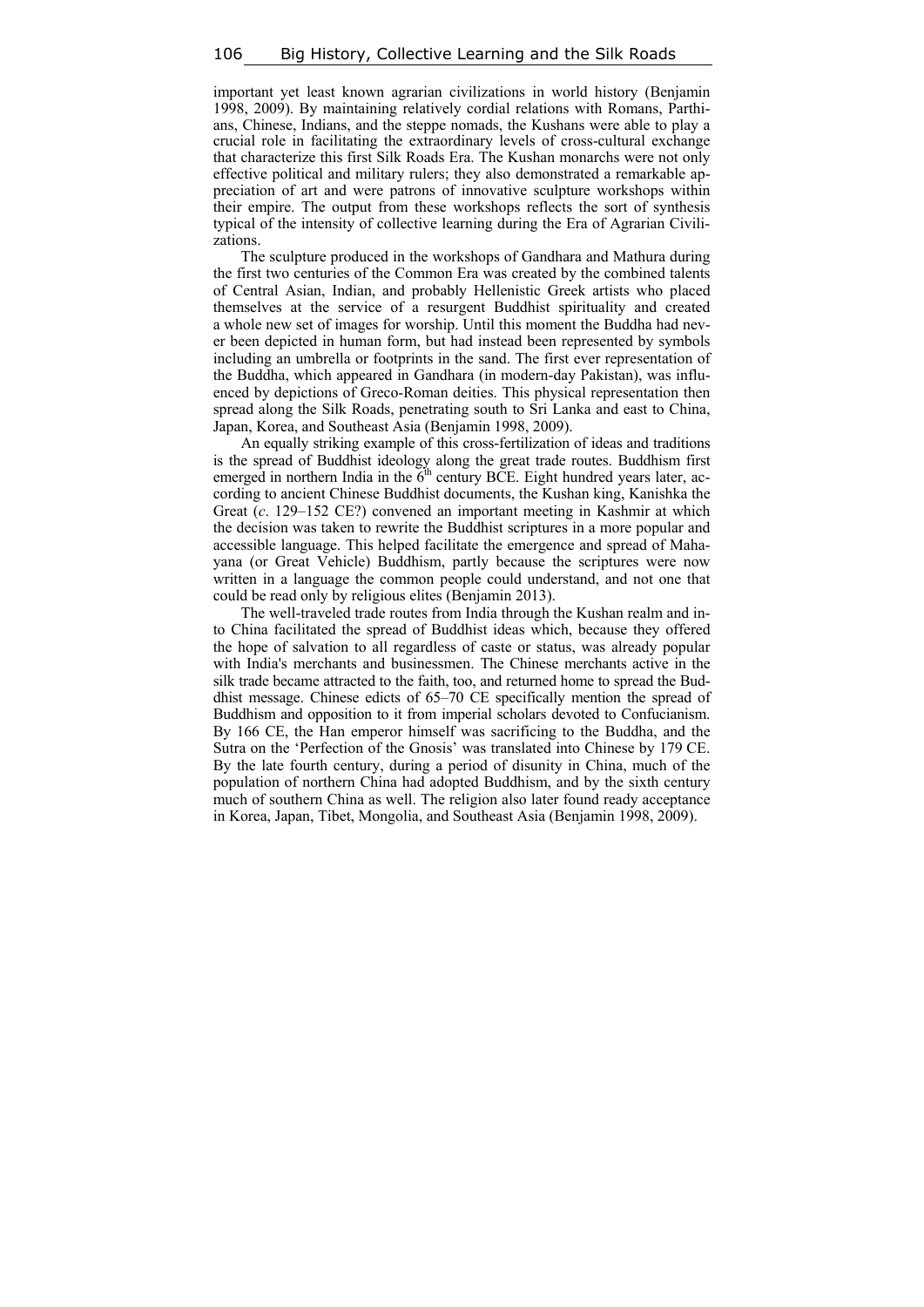The Silk Roads also facilitated the spread of Christianity, Manichaeism and, later, Islam. Christian missionaries made good use of the superb Roman road and sea transportation networks. The Christian missionary, Paul of Tarsus, may have traveled as many as 8,000 miles along the roads and sea-lanes of the eastern Roman Empire preaching to small Christian communities. Christianity eventually spread further to the east along the Silk Roads, through Mesopotamia and Iran, into India, and eventually into China. One branch of Christianity, Nestorianism, became particularly strong throughout the central and eastern Silk Roads. The Central Asian religion of Manichaeism also benefitted from the silk routes after it emerged in Mesopotamia in the 3<sup>rd</sup> century CE. Its founder, Mani (216–272 CE) was a fervent missionary who traveled extensively throughout the region and also dispatched disciples. Like Buddhism, Manichaeism was particularly attractive to merchants, and eventually most of the major Silk Roads trading cities contained Manichaean communities (Christian *et al.* 2013: 180).

During the  $3<sup>rd</sup>$  century of the Common Era, the Silk Roads fell gradually into decline as both China and the Roman Empire withdrew from the trans-Afro-Eurasian web. Ironically, Silk Roads trade itself was at least partly responsible for this disengagement, because it contributed to the spread of disastrous epidemic diseases. Smallpox, measles, and bubonic plagues devastated the populations at either end of the routes, where people had less resistance. Population estimates from the ancient world are always difficult, but the population of the Roman Empire may have fallen from 60 million to 45 million between the mid-1<sup>st</sup> and mid-2<sup>nd</sup> centuries CE. As smallpox devastated the Mediterranean world late in the second century, populations declined again, to perhaps 40 million by 400 CE. In China, populations fell from perhaps 60 million in 200 CE to 45 million by 600 CE (Bentley and Zeigler 2010: 282).

These huge demographic losses, which happened at the same time as the decline of previously stable agrarian civilizations (the Han Dynasty disintegrated in 220 CE, the Kushan and Parthian Empires collapsed under pressure from Sasanian invaders a decade or so later, and the Roman Empire experienced a series of crises throughout the first half of the  $3<sup>rd</sup>$  century) meant that, for the next several centuries, the prevailing political situation in many parts of Afro-Eurasia was not conducive to large-scale commercial exchange. However, with the creation of the Dar al-Islam in the  $8<sup>th</sup>$  and  $9<sup>th</sup>$  centuries CE, and the establishment of the Tang Dynasty in China at the same time, significant Silk Roads exchanges along both land and maritime routes revived.

#### **Second Silk Roads Era** *c***. 600 –** *c***. 1000 CE**

Both the Tang Dynasty (618–907 CE) and its successor, the Song Dynasty (960–1279 CE), presided over a vibrant market economy in China, in which agricultural and manufacturing specialization, population growth, urbanization, and infrastructure development led to high levels of internal and external trade.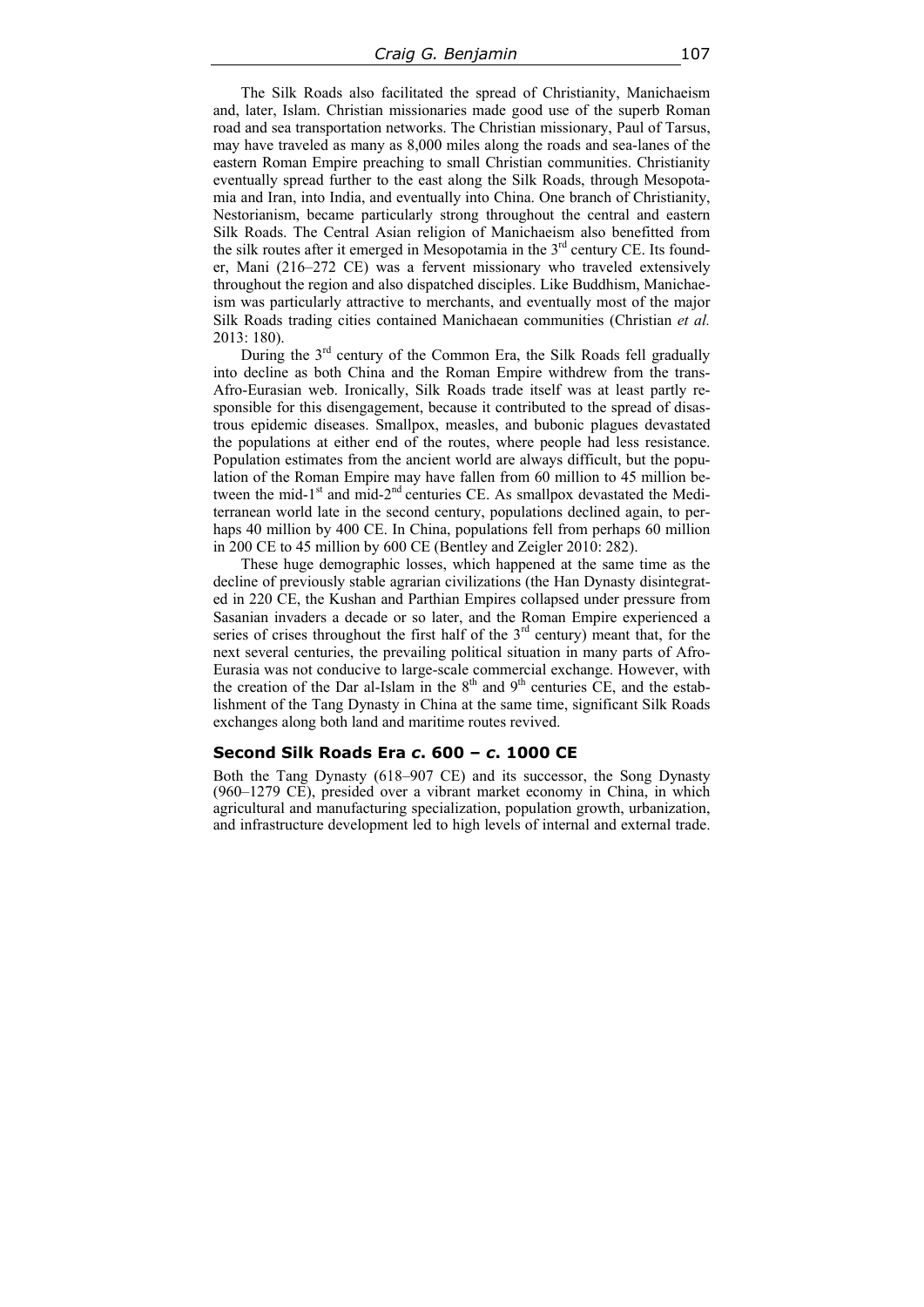New financial instruments (including printed paper money) were devised to facilitate large-scale mercantile activity. At the same time, Arab merchants, benefiting from the stable and prosperous Abbasid administration in Baghdad, began to engage with Chinese merchants in lucrative commercial enterprises. Large numbers of Muslim merchants actually moved to China where they joined communities of Byzantine, Indian, and Southeast Asian migrants in the great Chinese trading cities. As maritime trade gradually eclipsed overland trade in volume, merchants and sailors from all over Afro-Eurasia flocked to the great southern port cities of Guangzhou and Quanzhou (Christian *et al.* 2013: 180–181).

The recent discovery of a sunken ninth-century CE Arab ship – the so-called Belitung Wreck – in the waters of Indonesia has provided historians with tangible evidence of both the intensely commercial nature of Chinese-Muslim trade and the significance of maritime routes in facilitating it (Worrall 2003: 112ff.). The dhow was filled with tens of thousands of carefully packaged Tang ceramic plates and bowls, along with many gold and silver objects. The Tang bowls were functional and intended for the ninth-century equivalent of a 'mass market'. Their almost factory-like manufacture demonstrates the existence of a well-organized commercial infrastructure. The bowls required the use of cobalt for blue coloring, which was imported by the Chinese manufacturers in significant quantities from Iran. The firing date of the bowls was carefully noted in the ship's manifest. The cargo also included large quantities of standardized inkpots, spice jars, and jugs, clearly export goods manufactured for specific markets. Decorative patterns painted or glazed on the various items – including Buddhist, Iranian, and Islamic motifs – show the specific market the goods were intended for. China and the Dar al-Islam were clearly engaged in intense commercial exchanges during this second Silk Roads Era, and Arab mariners undertaking lengthy seagoing voyages were maintaining this vibrant trans-Afro-Eurasian web late in the  $1<sup>st</sup>$  millennium of the Common Era.

As with the first Silk Roads Era, although the material exchanges were important and impressive, the cultural exchanges seem in retrospect of even greater significance. As noted above, long before the Tang came to power, many foreign religions had made their way into East Asia. With the advent of Islam in the  $7<sup>th</sup>$  century and the establishment of substantial Muslim merchant communities in the centuries that followed, mosques also began to appear in many Chinese cities. Yet of all the foreign beliefs that were accepted in China, only Buddhism made substantial inroads against Confucianism. Between 600– 1000 CE, thousands of Buddhist stupas and temples were constructed in China. With its promise of salvation, Buddhism seriously challenged Daoism and Confucianism for the hearts and minds of many Chinese, and in the end the syncretic faith of Chan Buddhism (Zen Buddhism in Japan) emerged as a popular compromise (Christian *et al.* 2013: 181).

#### **Conclusion**

The Silk Roads, both the land and maritime variants, are the quintessential example of the interconnectedness of civilizations during the Era of Agrarian Civ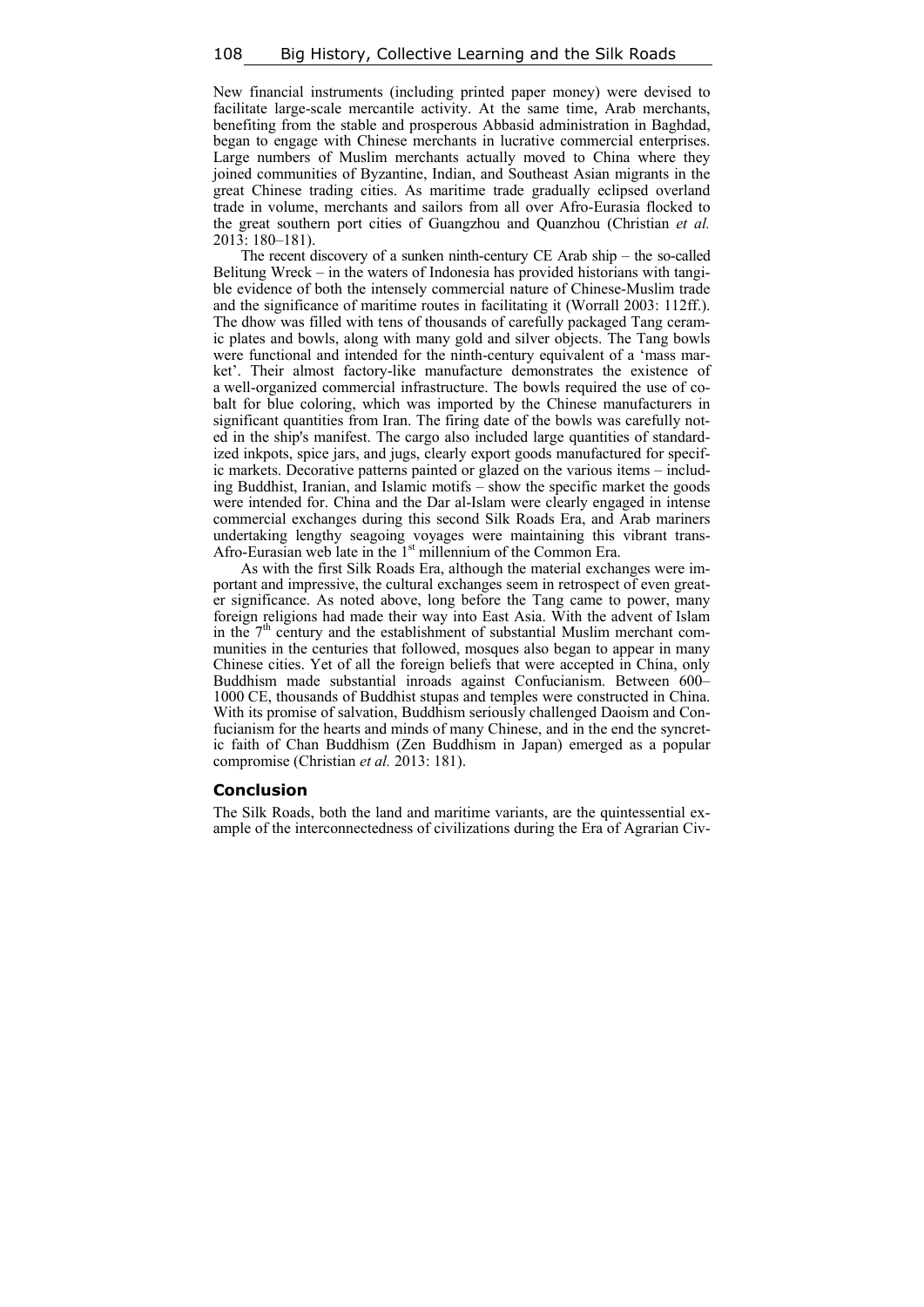ilizations. Along these difficult routes through some of the harshest geography on earth traveled merchants and adventurers, diplomats and missionaries, each carrying their commodities and ideas enormous distances across the Afro-Eurasian world zone. Each category of exchange was important, but perhaps the most significant consequence was the spread of religion, particularly Buddhism, which became one of the key ideological and spiritual beliefs of South and East Asia during the Era. To this day Buddhism remains one of the great cultural bonds shared by millions of Asian people, one of the many legacies that the modern world owes to the Silk Roads. As a result of this interaction, despite the diversity of participants, the history of Afro-Eurasia has preserved a certain underlying unity, expressed in common technologies, artistic styles, cultures and religions, even disease and immunity patterns, a unity that was to have profound implications for subsequent world history.

Silk Roads exchanges play an even more significant role in the Big History narrative. The physical contexts that made the Silk Roads possible were the product of billions of years of geological change and biological evolution. Geography made it possible for the first agrarian civilizations of western Eurasia and northeastern Africa to form cultural and commercial connections, but geography also prevented Chinese civilization from joining these developing networks in any substantive way. Only with the biological evolution and then human domestication of the silk worm and the Bactrian camel did the Chinese have an export commodity valuable enough, and a transport mechanism hardy enough, to justify and facilitate the expensive and complex expeditions necessary to allow the Chinese merchants to join the pre-existing Afro-Eurasian exchange network. This joining together of previously separated human communities led to a steep increase in levels of collective learning and complexity that had regional and global ramifications.

The development of the Silk Roads is also an example of another key theme in Big History – evolving complexity at all scales. In the same way that the early universe was simple until contingent circumstances made it possible for more complex entities to appear, and that the relatively simple single-cell organisms of early life on the planet were able to evolve into an extraordinary, complex biodiversity, so human communities and the connections between them followed similar trajectories. The commingling of so many goods, ideas, and diseases around a geographical hub located deep in central Eurasia was the catalyst for an extraordinary increase in the complexity of human relationships and collective learning, a complexity that drove our species inexorably along a path towards the modern revolution.

#### **References**

- **Benjamin C. 1998.** An Introduction to Kushan Research. *Worlds of the Silk Roads: Ancient and Modern* / Ed. by D. Christian, and C. Benjamin, pp. 31–50. Silk Roads Studies Series. Vol. II. Turnhout: Brepols.
- **Benjamin C. 2007a.** *The Yuezhi. Origin, Migration and the Conquest of Northern Bactria*. Silk Roads Studies Series. Vol. XIV. Turnhout: Brepols.